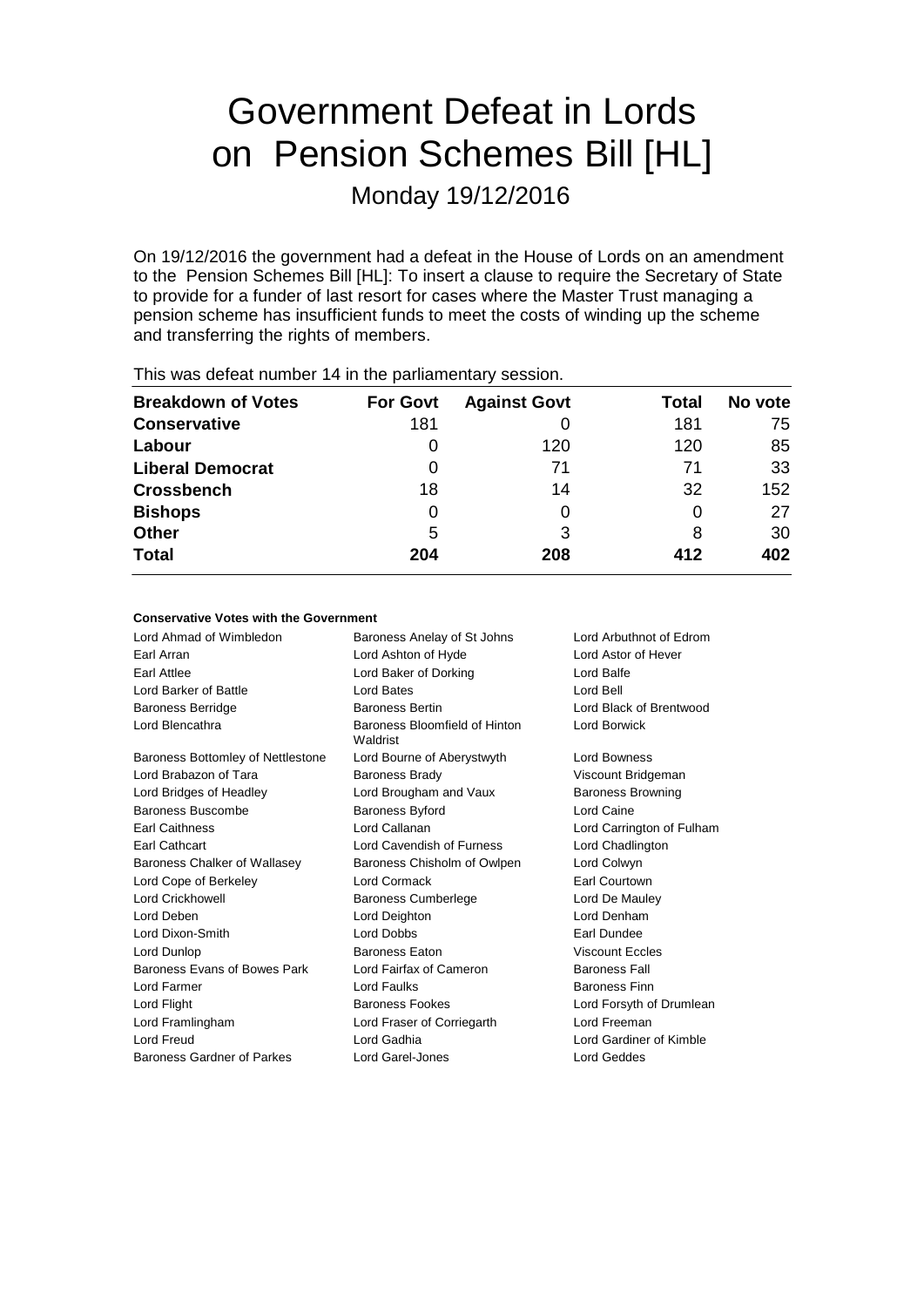Viscount Younger of Leckie

Lord Gilbert of Panteg Lord Gold Baroness Goldie Lord Grade of Yarmouth Viscount Hailsham Lord Hamilton of Epsom Baroness Hanham Baroness Harding of Winscombe Lord Hayward Baroness Helic Lord Henley Lord Higgins Lord Hill of Oareford Baroness Hodgson of Abinger Lord Hodgson of Astley Abbotts Lord Holmes of Richmond Baroness Hooper Lord Horam Earl Howe **Lord Howell of Guildford Lord Hunt of Wirral** Lord Inglewood **Lord James of Blackheath** Baroness Jenkin of Kennington Lord Jopling Lord Keen of Elie Lord King of Bridgwater Lord Kirkhope of Harrogate Lord Lamont of Lerwick Lord Lang of Monkton Lord Lansley Lord Lawson of Blaby Lord Leigh of Hurley Lord Lexden Earl Lindsay Lord Lingfield Earl Liverpool Lord Lucas Lord MacGregor of Pulham Market Lord Mackay of Clashfern **Lord Mancroft Baroness Manzoor** Baroness Manzoor Lord Marland Lord Marlesford Lord Maude of Horsham Lord McColl of Dulwich Baroness McGregor-Smith Lord McInnes of Kilwinning Baroness McIntosh of Pickering Baroness Mobarik Baroness Morris of Bolton Lord Moynihan **Lord Naseby Baroness Neville-Jones** Lord Naseby **Baroness Neville-Jones** Baroness Neville-Rolfe Baroness Nicholson of Winterbourne Baroness Noakes Lord Norton of Louth Lord O'Shaughnessy Baroness O'Cathain Baroness Oppenheim-Barnes Lord Patten **Baroness Pidding** Baroness Pidding Lord Polak Lord Popat Lord Porter of Spalding Lord Price Lord Prior of Brampton Baroness Rawlings Baroness Redfern Lord Ribeiro Lord Robathan Lord Rose of Monewden Lord Ryder of Wensum Lord Sassoon Baroness Scott of Bybrook Baroness Seccombe Earl Selborne Lord Selkirk of Douglas **Lord Selsdon** Baroness Shackleton of Belgravia Lord Sheikh **Lord Shinkwin** Earl Shrewsbury Lord Skelmersdale Lord Smith of Hindhead Lord Spicer Baroness Stowell of Beeston Baroness Stroud Baroness Sugg Lord Suri Lord Taylor of Holbeach Lord Trefgarne Viscount Trenchard Lord True Lord Tugendhat Viscount Ullswater Baroness Vere of Norbiton Baroness Verma Lord Wakeham Baroness Warsi Lord Wasserman Lord Wei **Baroness Wheatcroft** Lord Whitby **Containers** Baroness Wilcox Baroness Williams of Trafford Lord Young of Cookham

## **Conservative Votes against the Government**

## **Labour Votes with the Government**

#### **Labour Votes against the Government**

Lord Anderson of Swansea **Baroness Andrews** Baroness Bakewell Lord Bassam of Brighton Baroness Billingham Baroness Blood Lord Boateng Lord Bradley Lord Brennan Lord Brooke of Alverthorpe Lord Brookman Lord Campbell-Savours Lord Carter of Coles Lord Cashman Baroness Chakrabarti Lord Clark of Windermere Lord Clarke of Hampstead Lord Collins of Highbury Baroness Corston Baroness Crawley Lord Cunningham of Felling Lord Davies of Stamford Baroness Dean of Thornton-le-Fylde Baroness Donaghy Baroness Drake Lord Dubs Lord Elder Lord Evans of Watford Baroness Farrington of Ribbleton Lord Faulkner of Worcester Lord Foulkes of Cumnock Baroness Gale Lord Giddens Lord Glasman **Baroness Golding Class Colding** Lord Goldsmith Lord Gordon of Strathblane Baroness Goudie Baroness Gould of Potternewton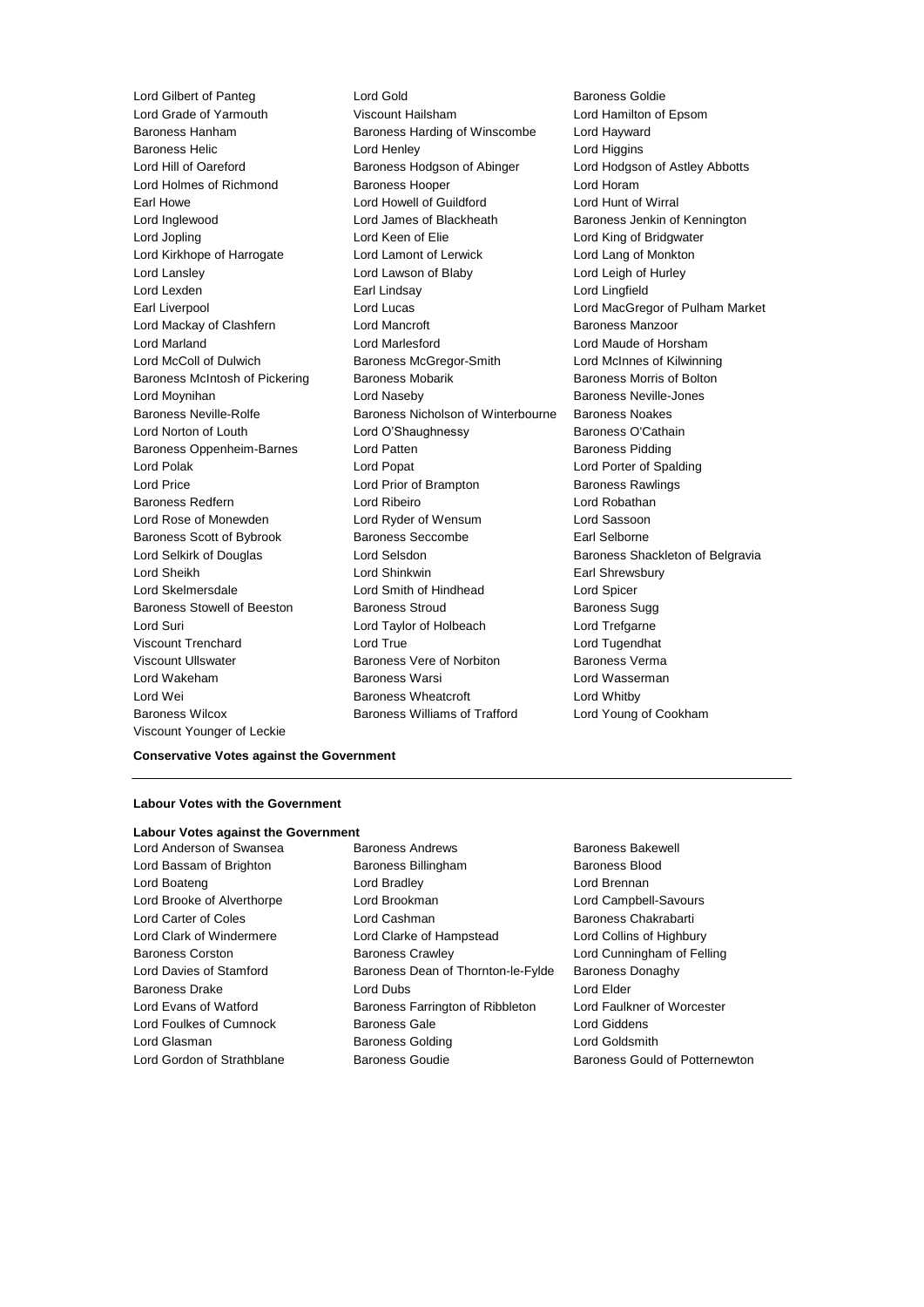Lord Griffiths of Burry Port Lord Grocott Lord Hain Viscount Hanworth Lord Harris of Haringey Lord Harrison Lord Haughey **Baroness Hayter of Kentish Town** Baroness Healy of Primrose Hill Baroness Henig Baroness Hilton of Eggardon Lord Hollick Baroness Hollis of Heigham Lord Howarth of Newport Baroness Howells of St Davids Lord Howie of Troon Lord Hoyle Lord Hughes of Woodside Lord Hunt of Kings Heath Lord Hunt of Chesterton Lord Irvine of Lairg Lord Jones Baroness Jones of Whitchurch Lord Jordan Baroness Kennedy of The Shaws Lord Kennedy of Southwark Baroness Kennedy of Cradley Baroness Kingsmill **Example 2** Lord Knight of Weymouth **Baroness Lawrence of Clarendon** Lord Layard Lord Lea of Crondall Lord Lennie Baroness Liddell of Coatdyke Lord Liddle Lord Lipsey Baroness Lister of Burtersett Lord Lympne Lord Macdonald of Tradeston Lord MacKenzie of Culkein **Lord McConnell of Glenscorrodale** Baroness McDonagh Baroness McIntosh of Hudnall Lord McKenzie of Luton Lord Mendelsohn Lord Morris of Handsworth Lord Murphy of Torfaen Baroness Nye Lord O'Neill of Clackmannan Lord Pendry **Baroness Pitkeathley** Lord Ponsonby of Shulbrede Lord Prescott **Baroness Prosser** Baroness Quin Lord Reid of Cardowan Lord Robertson of Port Ellen Lord Rosser Baroness Royall of Blaisdon Lord Sawyer Baroness Sherlock **Viscount Simon Baroness Smith of Basildon** Lord Stevenson of Balmacara Lord Stone of Blackheath Baroness Symons of Vernham Dean Baroness Taylor of Bolton **Lord Temple-Morris Baroness Thornton** Lord Tomlinson **Lord Touhig** Lord Touhig Lord Triesman Lord Tunnicliffe **Baroness Warwick of Undercliffe** Lord Watson of Invergowrie Lord Watts **Lord West of Spithead** Baroness Wheeler Baroness Whitaker Lord Wills Lord Woolmer of Leeds

### **Liberal Democrat Votes with the Government**

## **Liberal Democrat Votes against the Government**

Baroness Walmsley **Lord Wrigglesworth** 

Lord Addington Lord Alderdice Lord Allan of Hallam Lord Ashdown of Norton-sub-Hamdon Baroness Bakewell of Hardington **Mandeville** Lord Beith Baroness Benjamin Baroness Bowles of Berkhamsted Lord Bruce of Bennachie **Baroness Burt of Solihull** Lord Campbell of Pittenweem Lord Carlile of Berriew Lord Clement-Jones Lord Cotter Baroness Doocey **Baroness Falkner of Margravine** Baroness Featherstone Lord Foster of Bath Baroness Garden of Frognal Lord German Lord Goddard of Stockport Baroness Grender Baroness Hamwee Baroness Humphreys **Lord Hussain Example 20** Baroness Hussein-Ece Baroness Jolly Lord Jones of Cheltenham Lord Kirkwood of Kirkhope Baroness Kramer Lord Lee of Trafford Lord Lester of Herne Hill Baroness Ludford **Lord Maclennan of Rogart** Baroness Maddock Lord McNally Lord Newby Baroness Northover Lord Oates Lord Paddick Lord Palmer of Childs Hill Baroness Parminter Baroness Pinnock Lord Purvis of Tweed Baroness Randerson Lord Redesdale Lord Rennard Lord Roberts of Llandudno Baroness Scott of Needham Market Lord Scriven Lord Sharkey Baroness Sheehan Lord Shipley Lord Shutt of Greetland Baroness Smith of Newnham Lord Stoneham of Droxford Lord Strasburger **Lord Stunell** Lord Stunell **Baroness** Suttie Lord Taverne Lord Teverson Lord Thomas of Gresford Baroness Thomas of Winchester Lord Tope **Baroness Tyler of Enfield** Baroness Tyler of Enfield Lord Verjee Lord Wallace of Saltaire Lord Wallace of Tankerness

Baroness Barker